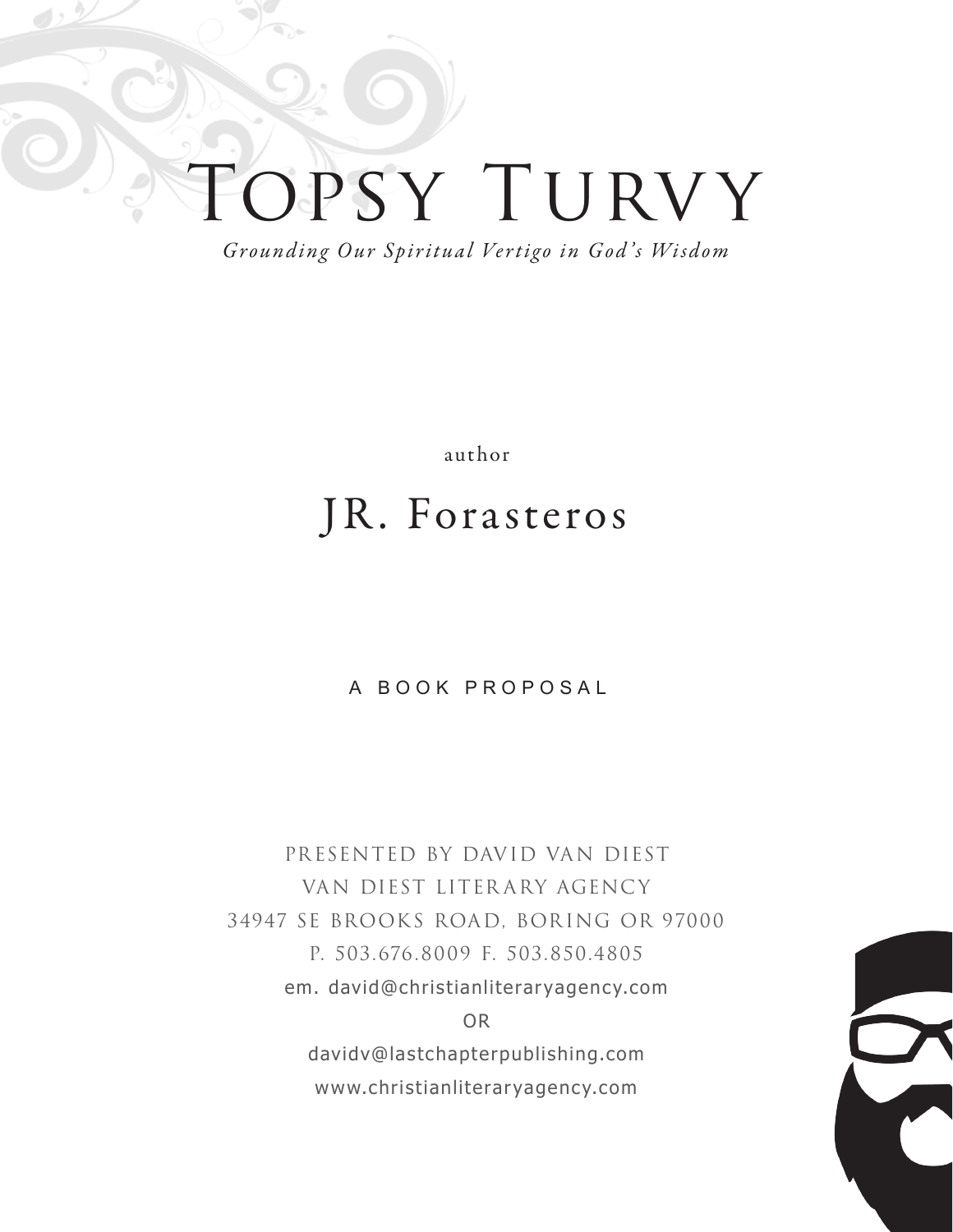# PROPOSAL CONTENTS

| Summary                       | 3       |
|-------------------------------|---------|
| Target Market                 | 4       |
| <b>Table of Contents</b>      | 5       |
| <b>Chapter Summaries</b>      | $6 - 8$ |
| <b>Author Biography</b>       | 9       |
| <b>Platform and Publicity</b> | 10,11   |

- Comparable Works 12,13
- Format and Deliverables 14
- Endorsements 15

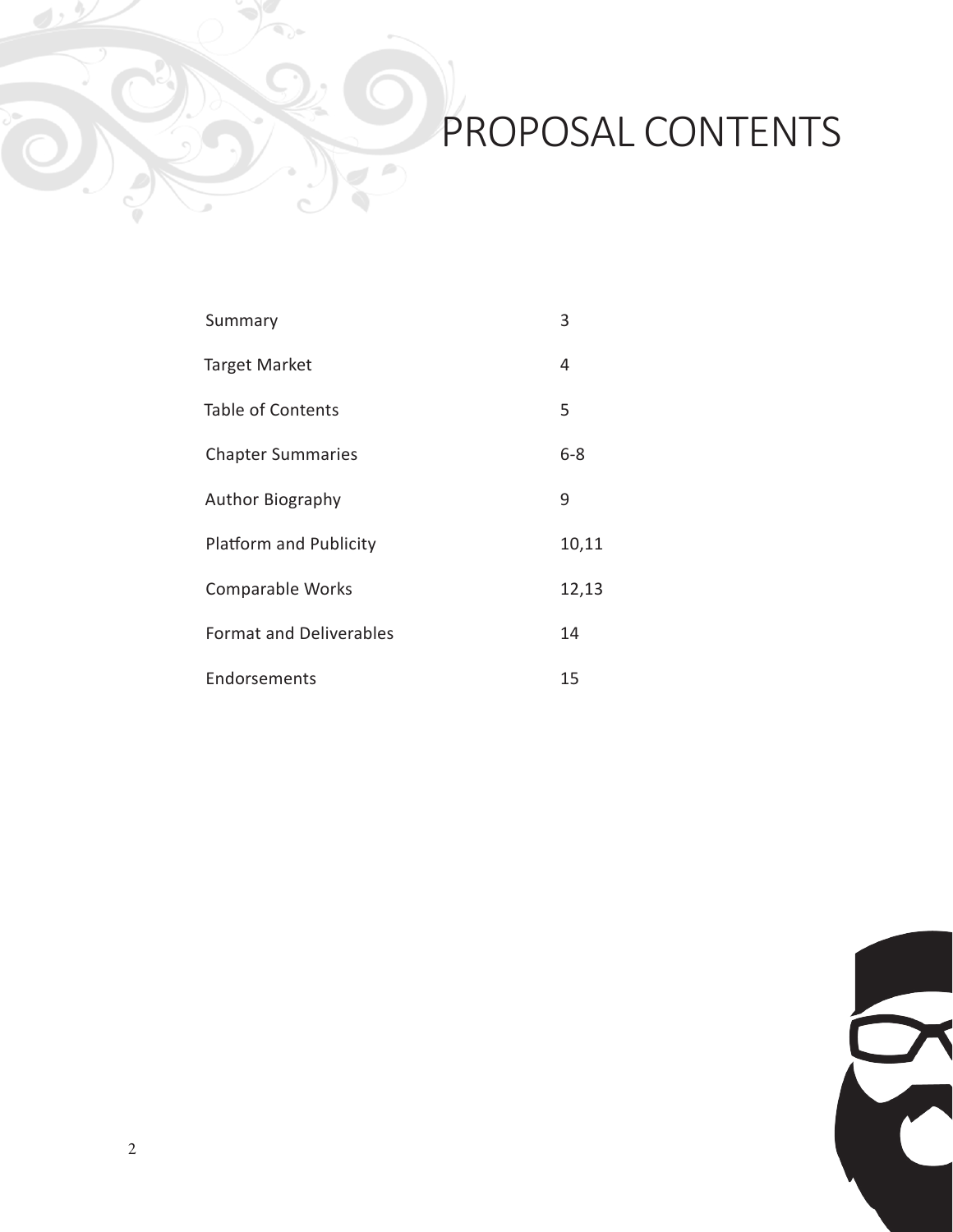### SUMMARY

#### **SHORT SUMMARY**

The spinning our lives experience when *spiritual vertigo* sets in can overwhelm and threaten to send us careening over the edge. Forasteros calls us back to God's story and onto more solid ground than ever.

#### **ONE PARAGRAPH**

What do you do when your world gets flipped upside-down? The loss of a job. The end of a oncecherished relationship. Death. Or maybe the world just doesn't make the sense we thought it should. How can we make sense out of a life that's lost all meaning? Forasteros calls this loss of firm footing *spiritual vertigo*. In *Topsy-Turvy*, he finds solid ground in Jesus' promise to be a firm foundation for his followers. Forasteros explores *how* Jesus' way grounds us. Moving from the beginning of the Scriptures to the living rooms, movie theaters, coffee shops and cubicles of today, Forasteros demonstrates how Jesus grounds us by restoring us to our truest selves, the selves God created us to be.

#### **HALF PAGE**

What do you do when your world gets flipped upside down? You just finished your last final and you already know you won't be back next year. The divorce papers just arrived, one signature already on the line. There's a soldier at your front door and he's not your son. You're sitting in your car, the contents of your desk in a box next to you and you can't work up the courage to face your family. Your last kid leaves home and suddenly you realize you're living with a stranger.

At some point we all experience what Forasteros calls Spiritual Vertigo. Suddenly the life we've been building seems empty, the foundations that gave us meaning and purpose crumble away and we're left reeling. Where do we turn in the confusion, the fear, the angst?

Jesus once promised that anyone who builds their lives on his teachings will weather whatever storms come. He describes his way as a rock, a firm foundation that won't shift or crumble. When we're reeling from *spiritual vertigo*, Jesus promises to ground us. Forasteros takes Jesus at his word, and in *Topsy-Turvy* explores the story of God as presented in the Scriptures. Using contemporary examples drawn from popular culture, his pastoral work and his own life, Forasteros exposes the reality that we ask the same questions today as did our ancient predecessors. And just like them, until we ground ourselves in who Jesus calls us to be, we will never find ourselves. We'll continue to stumble around in the dark, pitching and weaving as we cast about for anything that feels firm enough to build our lives on.

*Topsy-Turvy* demonstrates that the ground the Scriptures establishes for us is as timely, practical and reliable today it was thousands of years ago. Jesus still quiets our Spiritual Vertigo, teaches us peace and shows us the way forward. We discover the life Jesus offers us is the life God intended for us all along.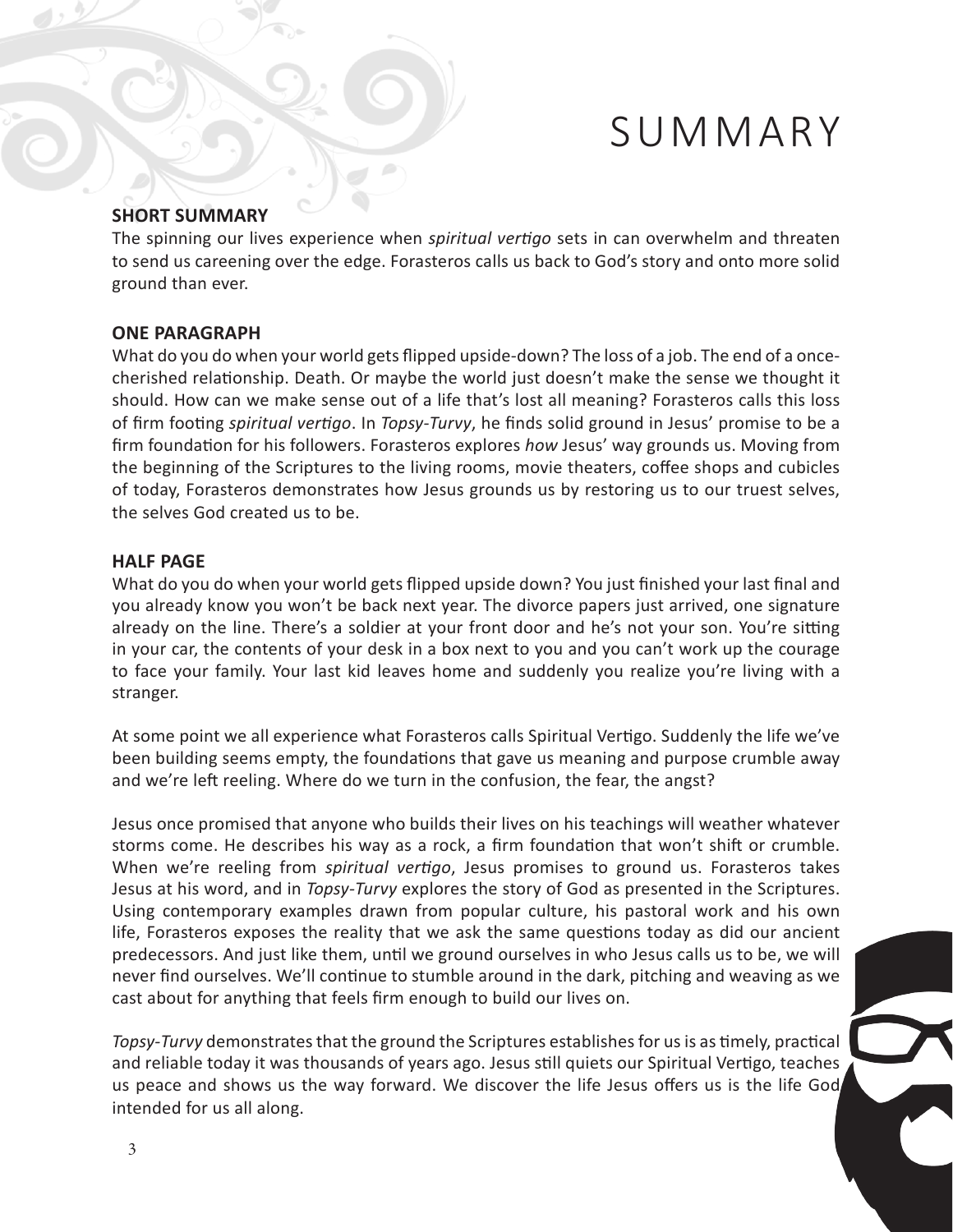### TARGET MARKET

#### **Target Market**

*Topsy-Turvy* is written in a language that appeals to the experiences of the 25-35 year old who suddenly doesn't know where their life is going. Often people in this age range are experiencing significant transition. Typically, they will have at least some college education and some background in church. They may have just come through a major life change: a death, a failed relationship, an unexpected career change. In a post-modern, post-Christian world, they're open to the possibility that the Bible has answers, but they're unsure what those answers look like. They have deep-seated dissatisfaction in their personal lives – either in their singleness or in their marriages; their professional lives or their private lives. They're not finding the fulfillment they thought these things would bring them, and they're wondering if they've made bad decisions.

#### **Secondary Market**

A secondary market will be pastors, teachers and friends looking for a way to connect with those outside the Church. *Topsy-Turvy* engages those asking deep, basically human questions and shows how the answers we find in the Scriptures are as fresh and relevant as the latest issue of *Entertainment Weekly*.

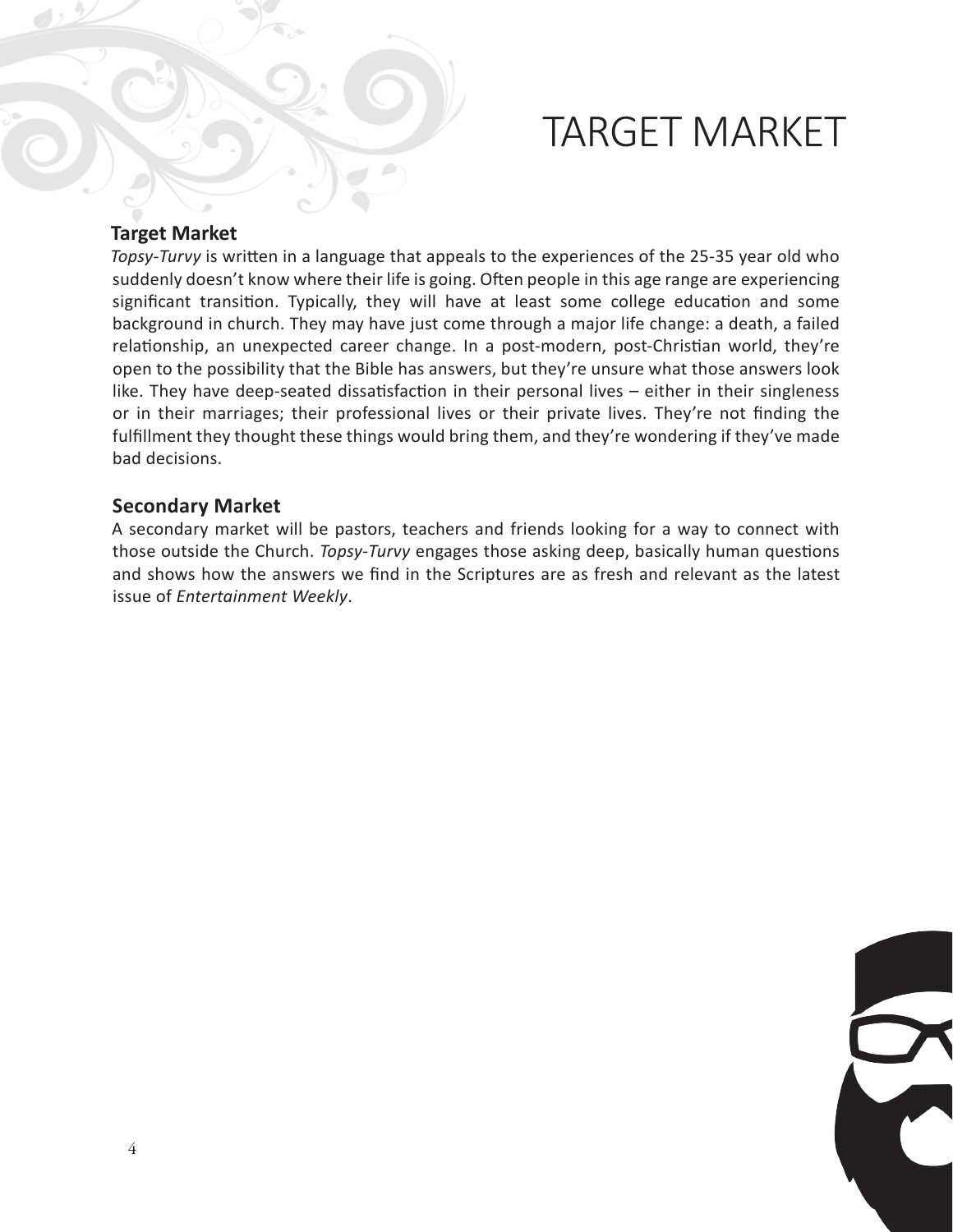# TABLE OF CONTENTS

Introduction: Spiritual Vertigo

#### **Part I: Everything Is Very Good**

- 1. MTV Cribs: YHWH's House
- 2. Ugly Ducklings
- 3. I Get By with a lot of Help from My Friends
- 4. You Deserve Need a Break Today

#### **Part II: Everything is Broken**

- 5. I Want it That Way
- 6. What's in a Name?
- 7. Raging Against the Machine

#### **Part III: Everything is Becoming New**

- 8. Walk This Way
- 9. A Tale of Two Trees
- 10. A New Way to Be Human

Epilogue: I Love it When a Plan Comes Together

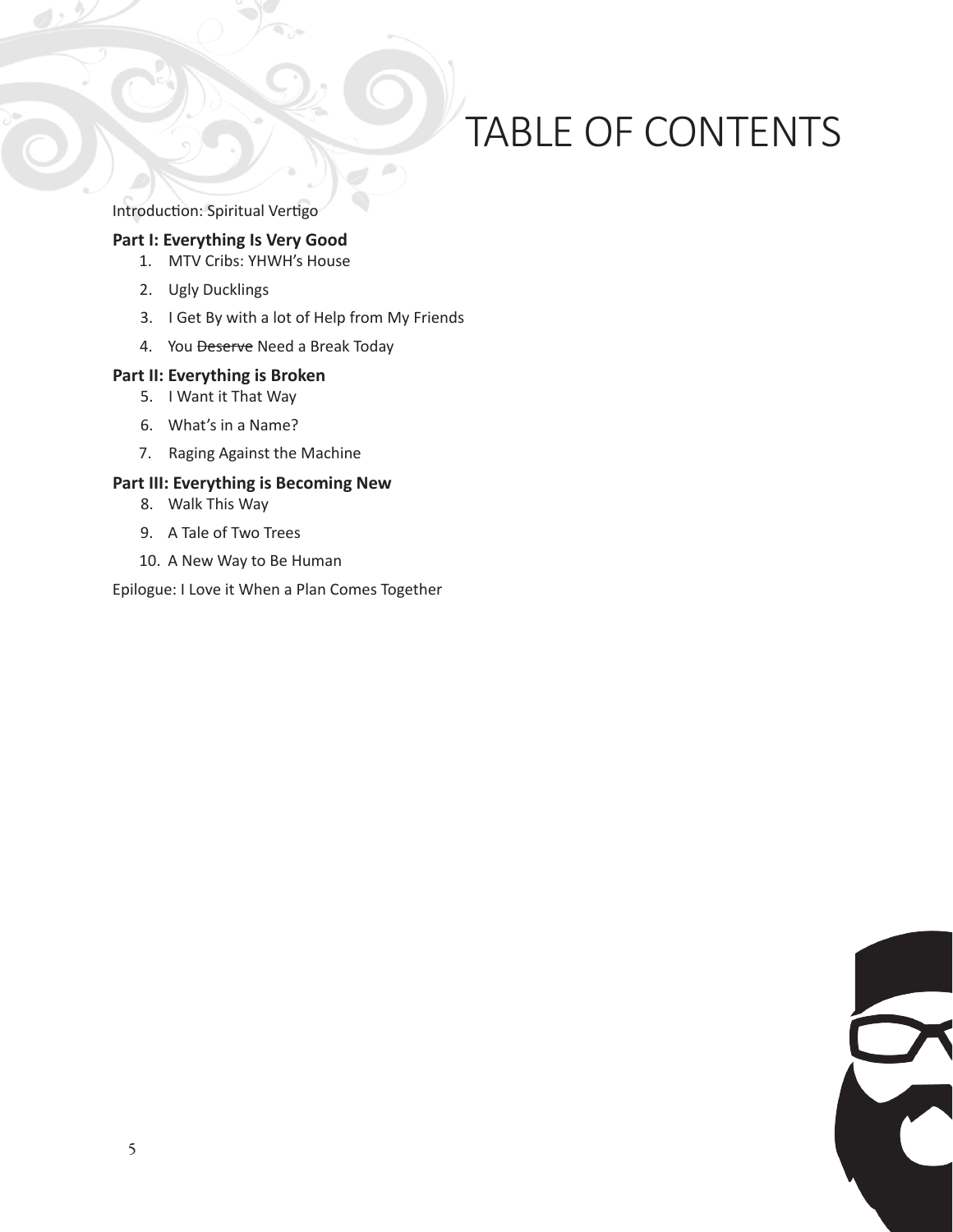# CHAPTER SUMMARIES

#### **Introduction: Spiritual Vertigo**

Culture is changing faster and faster, and most of us can't keep up. The foundations we've built our lives on – trusting our government, our churches, our schools, to prepare us for a full and meaningful life – are crumbling at every turn. The mid-life crisis has become a cultural epidemic, hitting everyone from the twenty-something post-collegiate working outside her major to the recent retiree questioning the value of the life he built. Forasteros calls this Spiritual Vertigo: everything we trusted to give our lives meaning is shifting beneath us. Where can we find a firm foundation, one that won't shift under the weight of the lives we're building? What story is strong enough to ground our Spiritual Vertigo?

#### **Part I: Everything is Very Good** (Chapters 1-4)

*Part I explores the original foundation for our lives the Scriptures laid. That foundation is found in the first two chapters of Genesis 2. Until we understand who we were originally created to be, what our lives could look like, we can't understand how far off-base we've been building.*

#### **Chapter 1: MTV Cribs: Yahweh's House**

For ancient Hebrews, the foundation of our lives begins with God's creative activity. They saw the universe as a cosmic temple, a house carefully ordered and arranged by God. We find meaning and purpose by participating in that creative order. Our whole lives can be an act of worship as we live in God's cosmic temple, as we build lives inside of the house of God.

#### **Chapter 2: Ugly Ducklings**

What does it mean to be human? How are we to live? The cultures surrounding ancient Israel claimed humanity was created to be slaves to the gods. Genesis, in contrast, claims that humanity bears God's image and that we are called to be God's creative partners. Today, many stories try to define us - the story of Productivity, Consumerism, Individuality, etc. Genesis reminds us of God's story: what God says it means to be human.

#### **Chapter 3: I Get By With a Lot of Help From My Friends**

One of the more pervasive American myths is the Lone Ranger. We're taught from an early age that the most basic building block of humanity is the individual. But according to Genesis, that's not true. It's "not good" to be alone. We weren't created to survive alone. When it was just Adam and God, God said, "Something's missing." That 'something' is community. We need other people - the Scriptures call them allies. Partners. Helpers.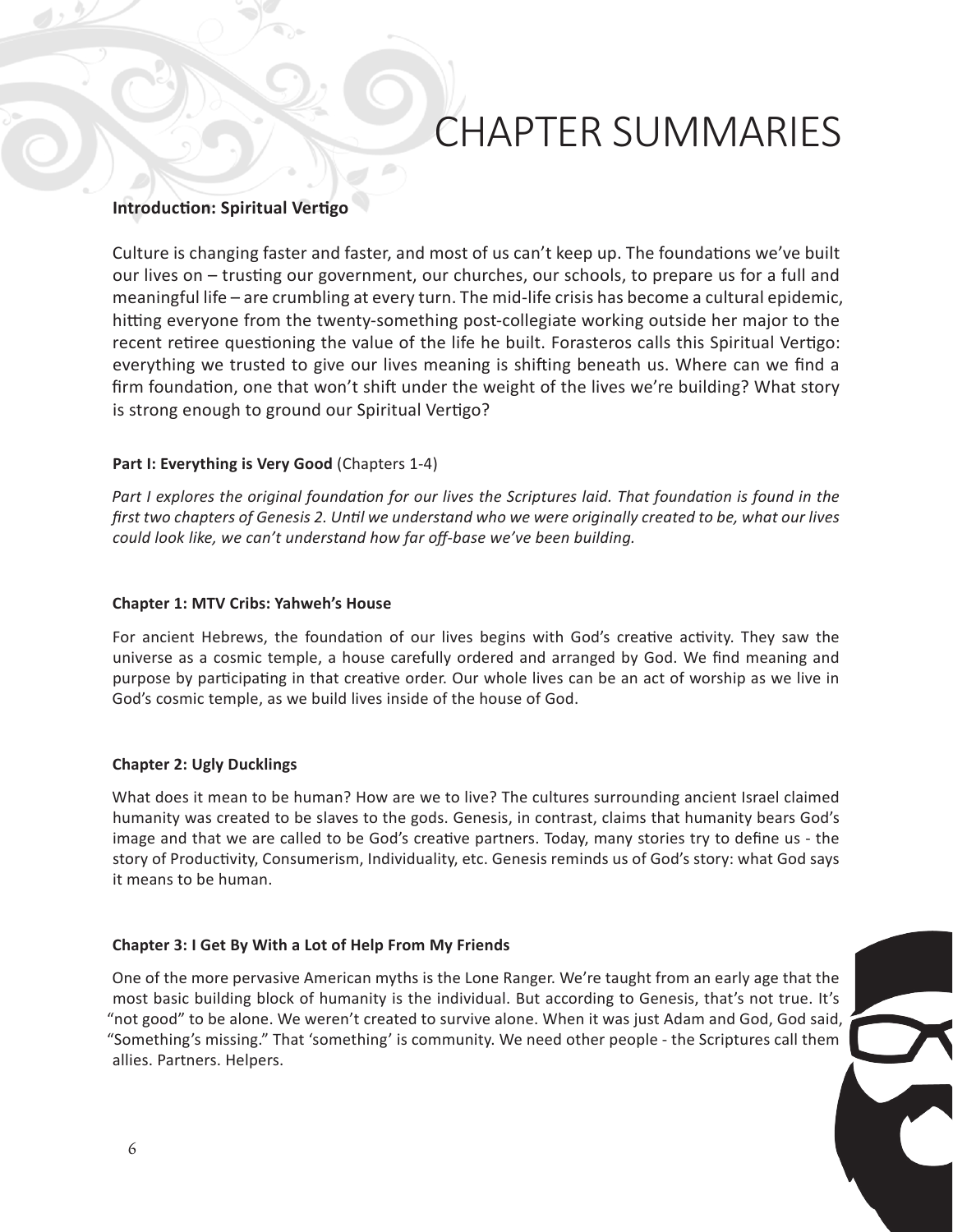#### **Chapter 4: You Deserve Need a Break Today**

The most important part of building our lives is pausing to actually *enjoy* them. But we're so caught up in our drive to produce, we seldom have any time to enjoy the life God offers us. Sabbath was the whole point of the first creation story. We are most fully human when we Sabbath. What can Sabbath look like into today's helter-skelter world?

#### **Part II: Broken (Chapters 5-7)**

*Now that we understand who we were created to be, how did we get to where we are? Part II explores the nature of Sin as presented in Genesis 3 and the consequences of the Fall that reverberate through our lives. Sin poisons our lives at every level – personal, relational and corporate. We see the consequences of Sin throughout the Scriptures and in our world today.*

#### **Chapter 5: I Want it That Way**

When Church Fathers set about trying to categorize sin, to aid our confession of Sin, they created the now infamous list of 7 Deadly Sins. And the chief of those, the root sin, is Pride. Believing that my way is better than God's Way. This was what the Tree of the Knowledge of Good and Evil represented, and from that first sin, all the evils of the world have grown. Pride is the first and most dangerous crack in the foundation of our lives.

#### **Chapter 6: What's in a Name?**

In the wake of the Fall, Adam changes his wife's name from Woman to Eve. Why? Because she's been reduced in his eyes from a partner or ally to what she can do for Adam: ensure his legacy through children. This is what Sin does to us: it fractures our relationships by turning us inward, enticing us to use other people for only what they can do for us. Exploitation is the enemy of mutuality.

#### **Chapter 7: Raging Against the Machine**

The Greek myth of Pandora echoes Genesis 3. When we introduced Sin into the world, we were playing with powers we couldn't control. Now we're trapped in Sin, and much of it is too big for us even to comprehend - from natural disasters to institutional evils. Fortunately, God promises to rescue and redeem us from these broken institutions, and to set us free from the power of Sin once and for all.

#### **PART III: All Things New** (Chapters 8-10)

*Part III is the good news: God did not leave us to our broken and crumbling foundations. By tracing God's rescue mission through the Scriptures, we see how Jesus is the fulfillment of the story that began in Genesis 1. The new life Jesus offers us is a return to the very good life God created in the beginning, and we can be part of that new life now.*

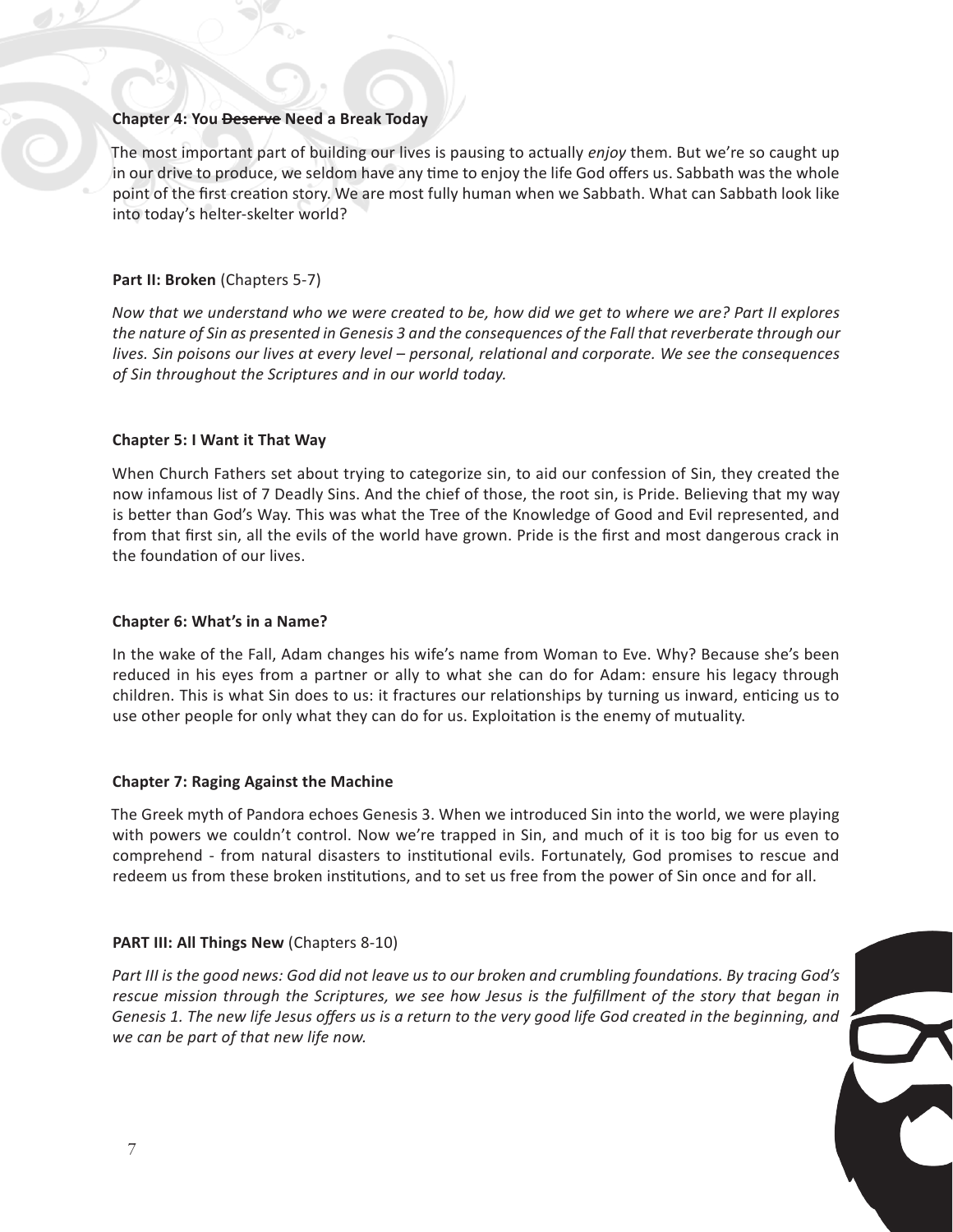#### **Chapter 8: Walk This Way**

What does it actually mean to build a life in God's world on God's terms? Genesis forms the basis for understanding the whole of God's creative activity in the Scriptures. After exploring how the Israelite community used the Torah, we turn to John's Gospel to see that Jesus is the culmination of not just Israel's story, but all of creation. In Jesus, God has built a new Temple and given us a new *Torah*. When we see Jesus, we see how God created us to live. Once we understand who Jesus is, we can see clearly how to build our lives on his teachings today.

#### **Chapter 9: A Tale of Two Trees**

When we look at Jesus, we see God's intention for humanity. We see how we were always meant to live. Jesus is the second Adam, succeeding where our first father failed. And Jesus became the snake for us, allowing himself to be lifted up to bring healing and resurrection to all of us trapped in Sin. The Cross becomes a terrible incarnation of the Tree of the Knowledge of Good and Evil, the awful fulfillment of God's words to Adam: The Day you eat of this tree, you will surely die.

#### **Chapter 10: A New Way to Be Human**

Paul shows us that in the wake of Jesus' resurrection, there are two humanities: those in Jesus and those in Adam. God has chosen those in Jesus to be redeemed and made holy. Those in Adam will continue their march to Death. Which will you choose? It's the most important election in our (eternal) lives. When we choose Jesus, we become part of the New Humanity, Jesus' bride, the Church. The Holy Spirit enables us to live in this new reality even while we're still part of the old world.

#### **Epilogue: I Love it When a Plan Comes Together**

Revelation 21-22 gives us a vision of the End of All Things that sounds strangely familiar. In the wake of Jesus' Death and Resurrection, the way is open again to the Tree of Life. We are free to live in God's world following God's Way again. But this powerful vision is not just of the future. In God's kingdom, the End is a new beginning that starts in the here and now!

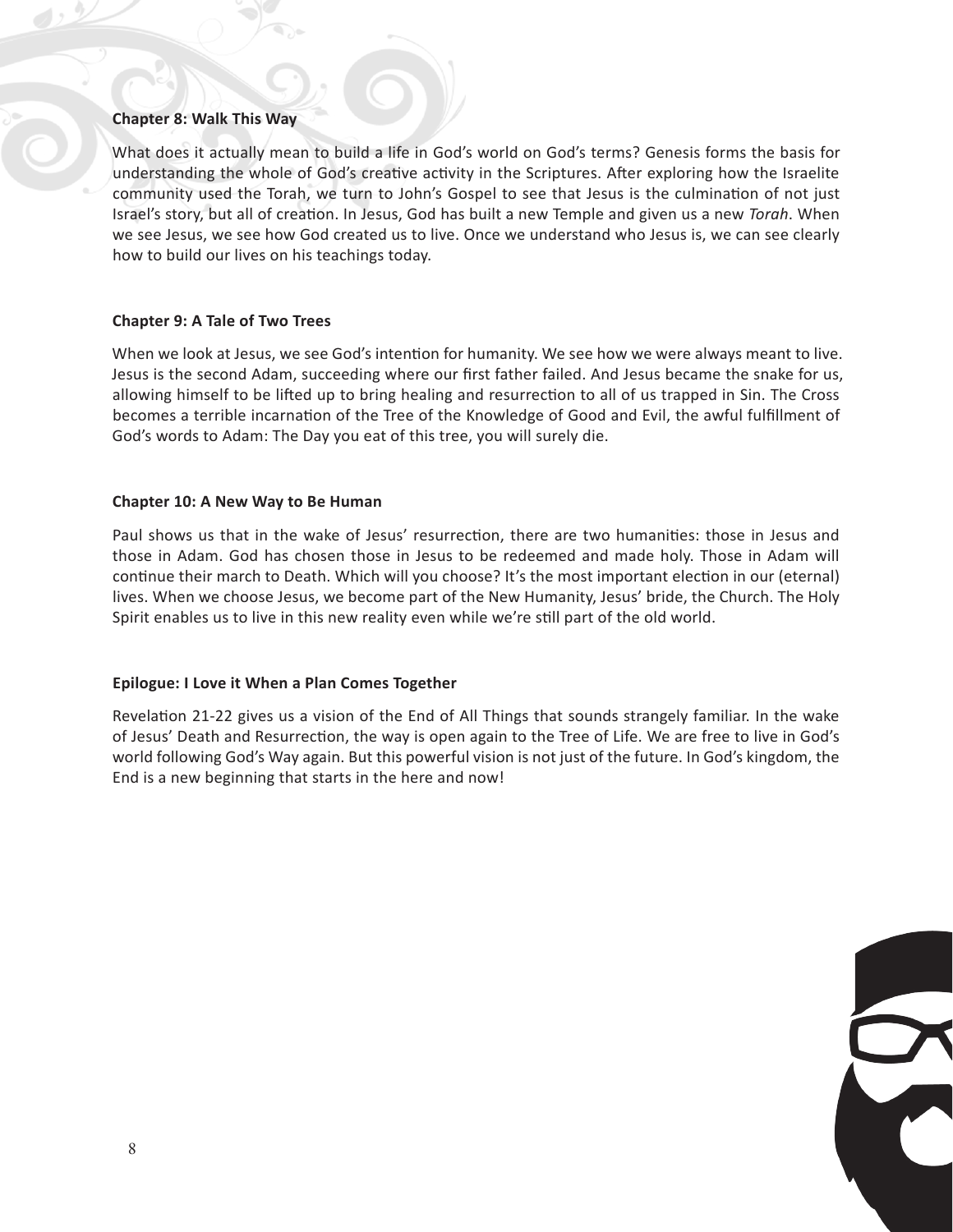### AUTHOR BIOGRAPHY



JR. Forasteros is a popular blogger and ordained elder in the Church of the Nazarene. He currently serves as the teaching pastor at the 1,000+ member Beavercreek Church of the Nazarene in Dayton, Ohio. In his decade of full-time ministry, he's cultivated a reputation for thoughtfully presenting both Scripture and popular culture with clarity, humor and insight. He connects to those who are both inside and

outside the Church, frequently building bridges between the two groups.

His blog receives more than 8,000 unique pageviews per month and he cohosts the StoryMen podcast, which receives 1,000 monthly downloads. He also contributes to Prodigal Magazine and reviews books for RelevantMagazine.com. His unique perspective on TV, film and literature have made him a go-to for many Christians learning to engage popular culture.

JR. Forasteros preaches 35 Sundays out of the year for his congregation in Dayton. He also works with area pastors to develop sermon series, content and delivery. He's been invited to speak at Shepherd Church of the Nazarene in Columbus, Ohio and at the Fall Revival at Mount Vernon Nazarene University, where he spent a week with over 1,000 college students. His sermon podcast has over 100 subscribers.

JR. Forasteros' unique ability to illustrate biblical truths with engaging, relevant examples from popular culture, and to understand and critique messages said popular culture is sending using clear biblical teaching, has made him a prominent voice among those Christians who want to incarnate Jesus faithfully without condemning or ignoring the culture around us.

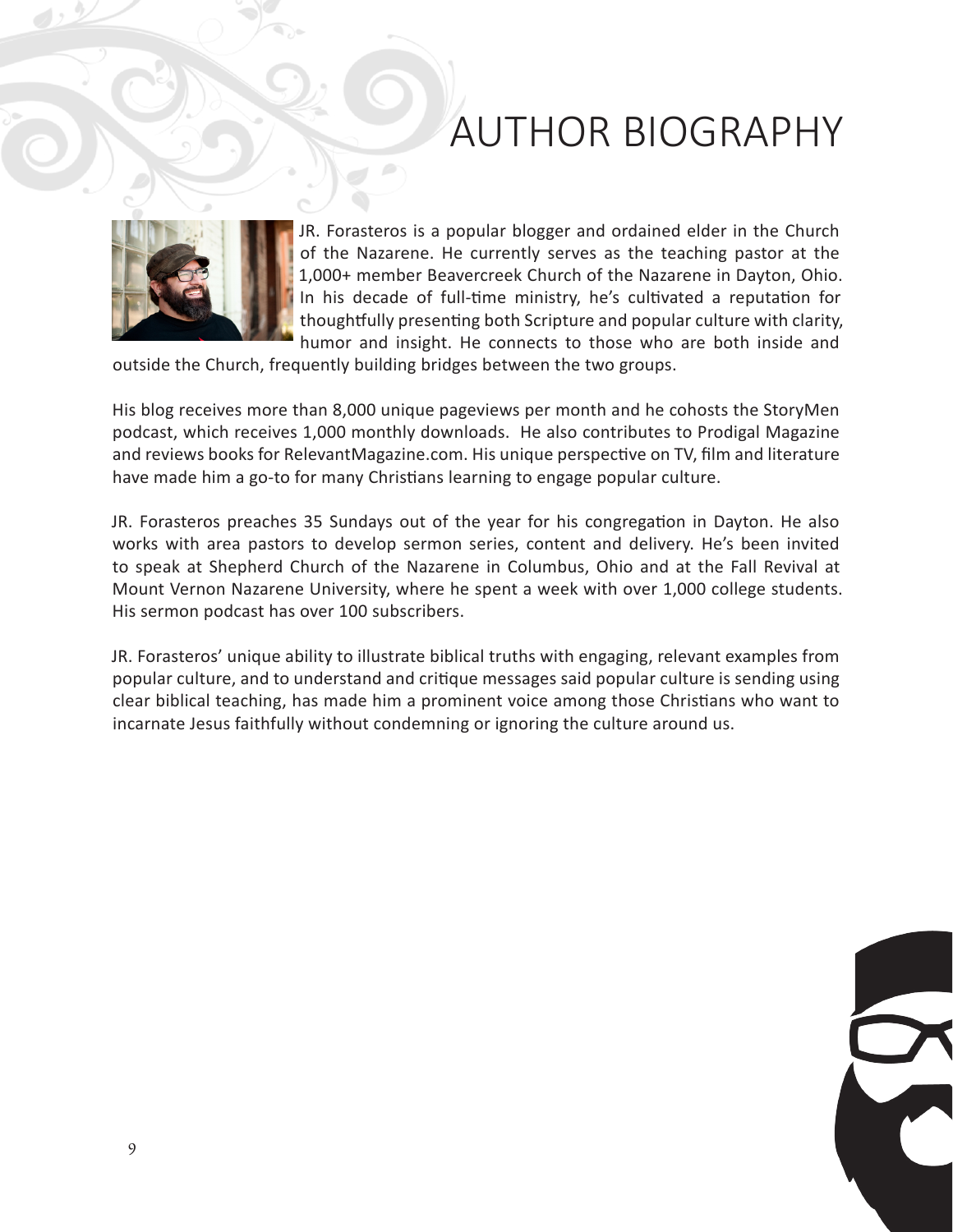# PLATFORM AND PUBLICITY

#### *Current Platforms and Built-in Audience*

- Beavercreek Church of the Nazarene (pastor); 1,000+ members
- JRForasteros.com (personal blog); 8,000+ monthly unique pageviews
- StoryMen podcast (cohost); 1,000+ monthly downloads
- Social Media; 2,000 Facebook friends, 950 Twitter followers
- • Prodigal Magazine (feature writer); Christian website
- RelevantMagazine.com (former book reviewer); Christian website
- MinistryMatters.com (blog contributor); Christian website
- FaithVillage.com (blog contributor); Christian website
- Twitter followers; 1,000+
- StoryMen downloads: 1,100+

#### *Additional StoryMen Platform and Built-in Audience*

StoryMen (Matt Mikalatos, Clay Morgan, and JR. Forasteros) all blog on NorvilleRogers.com now (it's where JR. hosts all his popculture stuff, while JRForasteros.com is where his churchrelated stuff is).

- In a month, NorvilleRogers.com gets 12,500 visitors and 32,500 pageviews.
- • Co-hosts Matt Mikalatos and Clay Morgan will also promote
- • Combined Social Media; 5,000 Facebook friends, 10,000 Twitter followers
- Combined Public Speaking; 11-13,000 persons per year

#### *Publicity and Exposure*

After several years of blogging film and book reviews, JR. has built a large, well-respected platform. He maintains relationships with authors, podcasters and bloggers all over the country and is available for interviews, articles and guest posts.

As a teaching pastor, JR. regularly preaches to a congregation of 1,000 persons and has strong relationships with Nazarene pastors, professors and college presidents all over the country who will promote the book. He also has 17 Sundays each calendar year he is free to travel to speak and promote the book.

JR. is an expert communicator who can provide workshops, lectures and seminars in addition, to book readings or sermons in a worship context.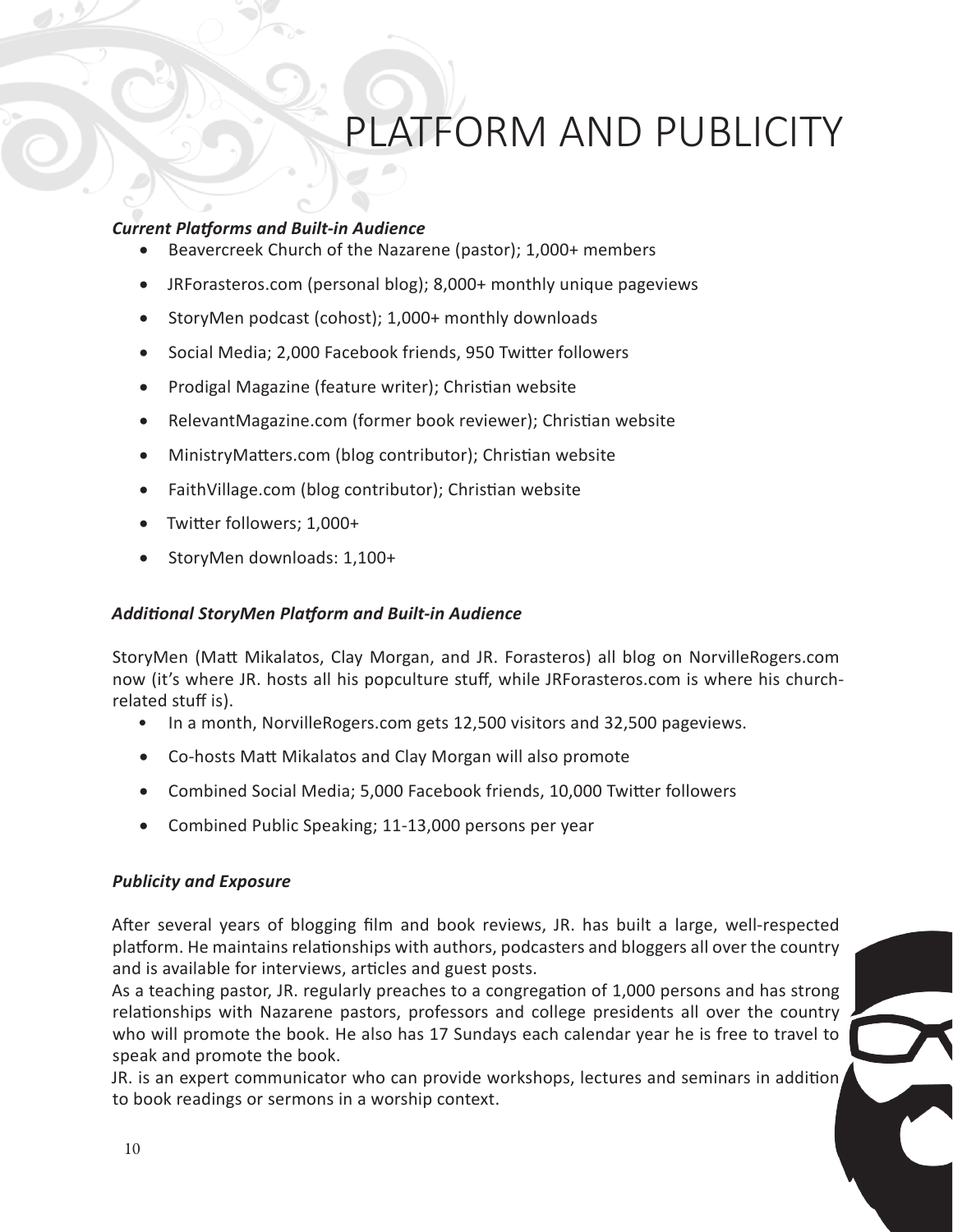#### *Marketing and Promotion*

The subject matter and style of this book offer some intriguing promotional opportunities:

- QR codes in the book synced with a mobile-friendly website designed to show film clips,<br>book excernts, video-expansions of various tonics and more book excerpts, video-expansions of various topics and more
- • Giveaways or contests on my blog and the *StoryMen Podcast*
- • GoodReads giveaways and contests on other blogs
- • Google Hangout Author Interview/Discussions

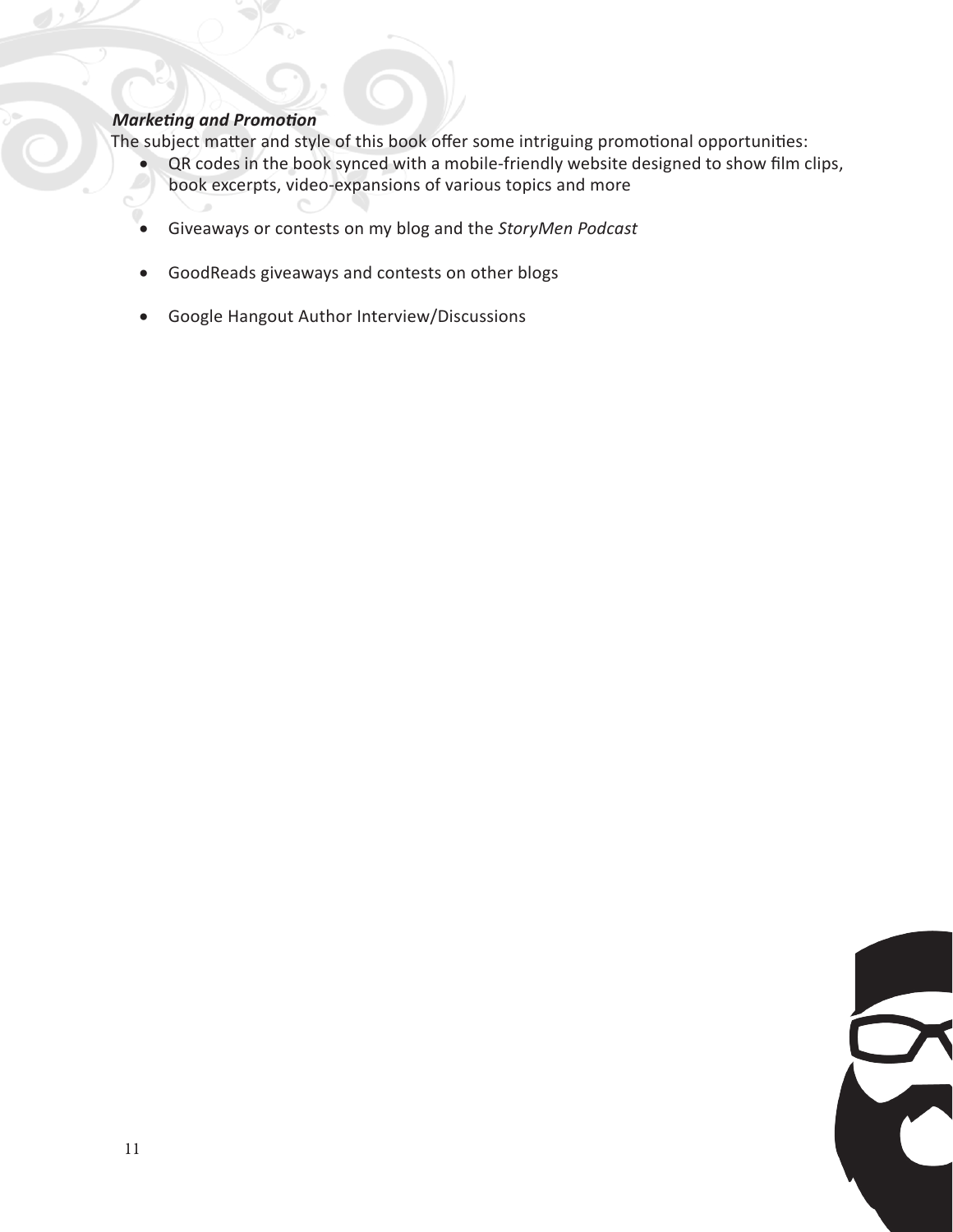# COMPARABLE WORKS

*The Life You've Always Wanted* by John Ortberg

Retail price: \$18.99

Pages: 272

Publisher: Zondervan

*The Life You've Always Wanted* addresses the same sense of spiritual shallowness as *Topsy-Turvy*. Ortberg's supremely pastoral work focuses primarily on Spiritual Disciplines, whereas *Topsy-Turvy* focuses on the narrative of the Bible. My book would serve as an excellent companion to Ortberg's, and is also easily modifiable for use in small group contexts.

*The Evolution of Adam* by Peter Enns

Retail price: \$17.99

Pages: 192

Publisher: Brazos Press

*The Evolution of Adam* is excellent, but scholarly. While he engages the creation/evolution debate directly, *Topsy-Turvy* seeks to build a bridge past that debate to engage both sides in the religious meaning of Genesis. Further, *Topsy-Turvy* begins with the modern world, the questions we ask, and engages the larger story of Scripture. It is also more accessible and more pastoral than *The Evolution of Adam*.

*God Will Carry You Through* by Max Lucado

Retail Price: \$15.99

Pages: 224

Publisher: Thomas Nelson

*God Will Carry You Through* is supremely pastoral and focuses on how to find purpose in the midst of suffering. Lucado's book explores only the story of Joseph, while *Topsy-Turvy* places the reader's story within the whole story of the Scriptures, from Genesis through Jesus to Revelation.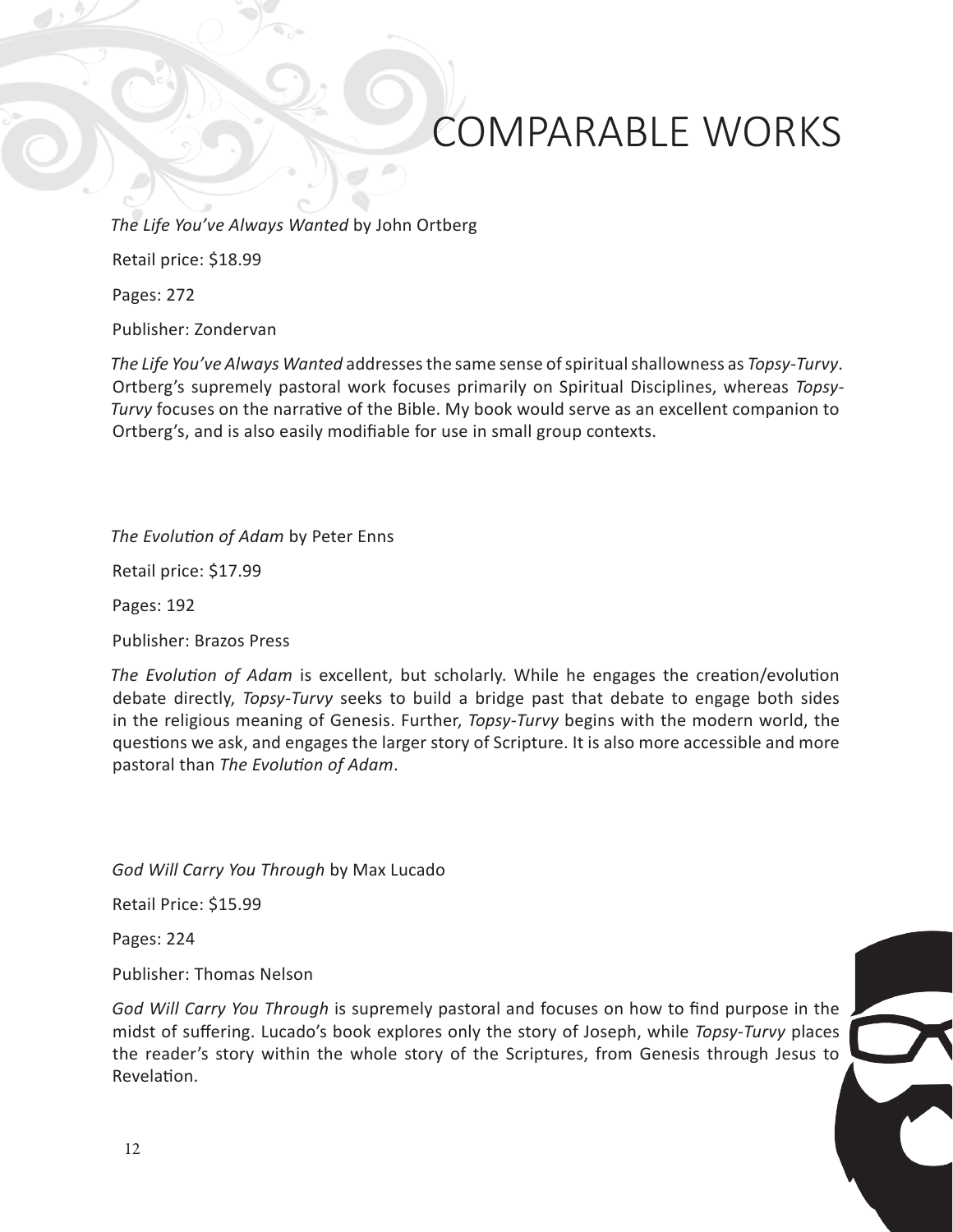*The Explicit Gospel* by Matt Chandler

Retail Price: \$17.99

Pages: 240

Publisher: Crossway

*The Explicit Gospel* explores the larger story of God's work in the Scriptures, but Chandler's approach is didactic rather than narrative. *Topsy-Turvy* invites the reader to identify their own story and see how it fits into the larger narrative of Scripture. Weaving popular culture and personal narrative together creates a warmer, more inviting and pastoral read than what Chandler offers.

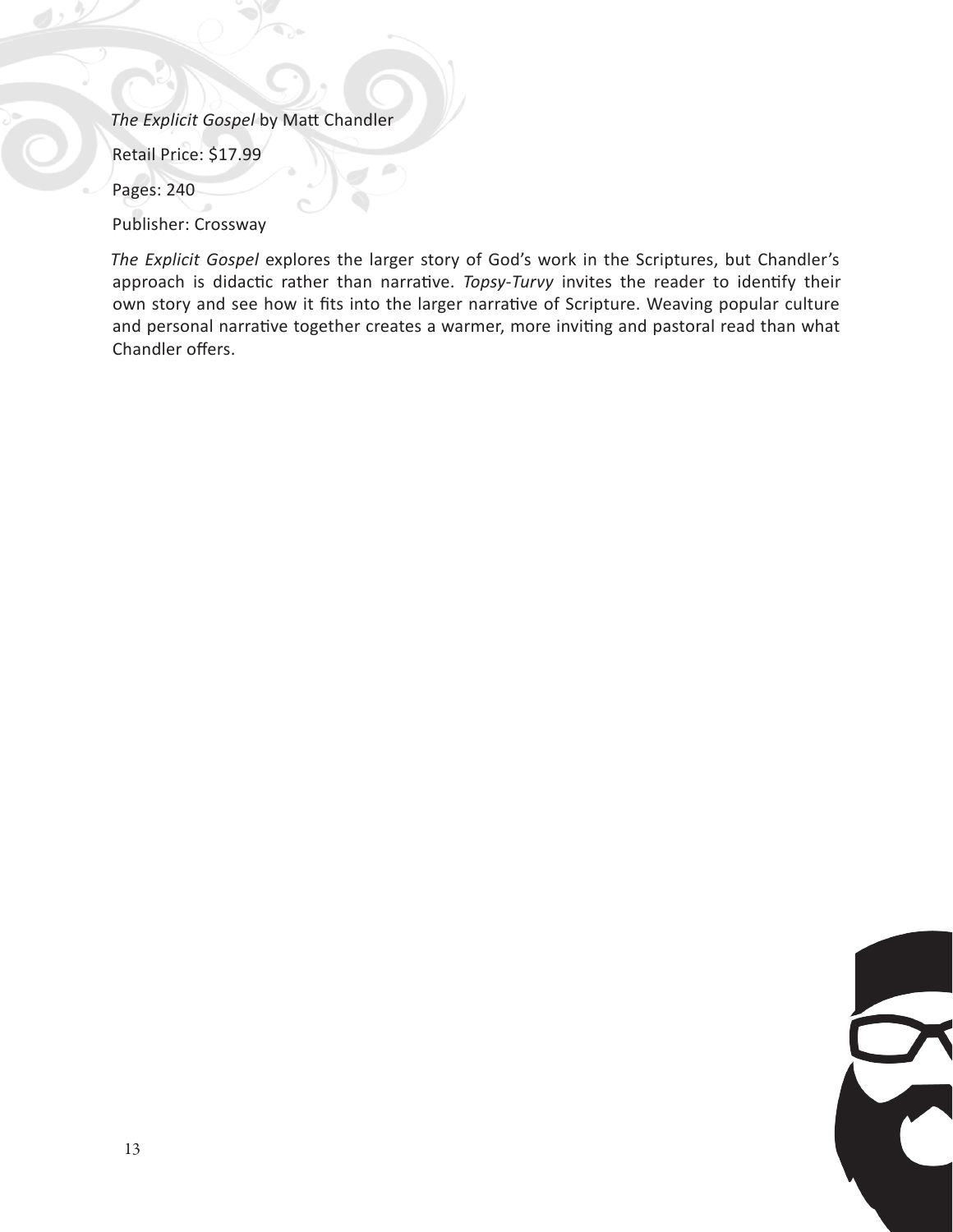### ORMAT AND DELIVERABLES

- Topsy-Turvy will be 12 chapters, including the introduction and conclusion
- • A Price point in the \$15 range
- Trade paper back
- The author envisions the book to be approximately 230 page paperback
- • Roughly 75,000 words
- • Currently, the Introduction and three chapters are complete
- The entire manuscript can be finished within 90 days of a signed contract.
- • Alternative Titles

*Spiritual Vertigo Upside Down Dizzy Reeling from Religion*